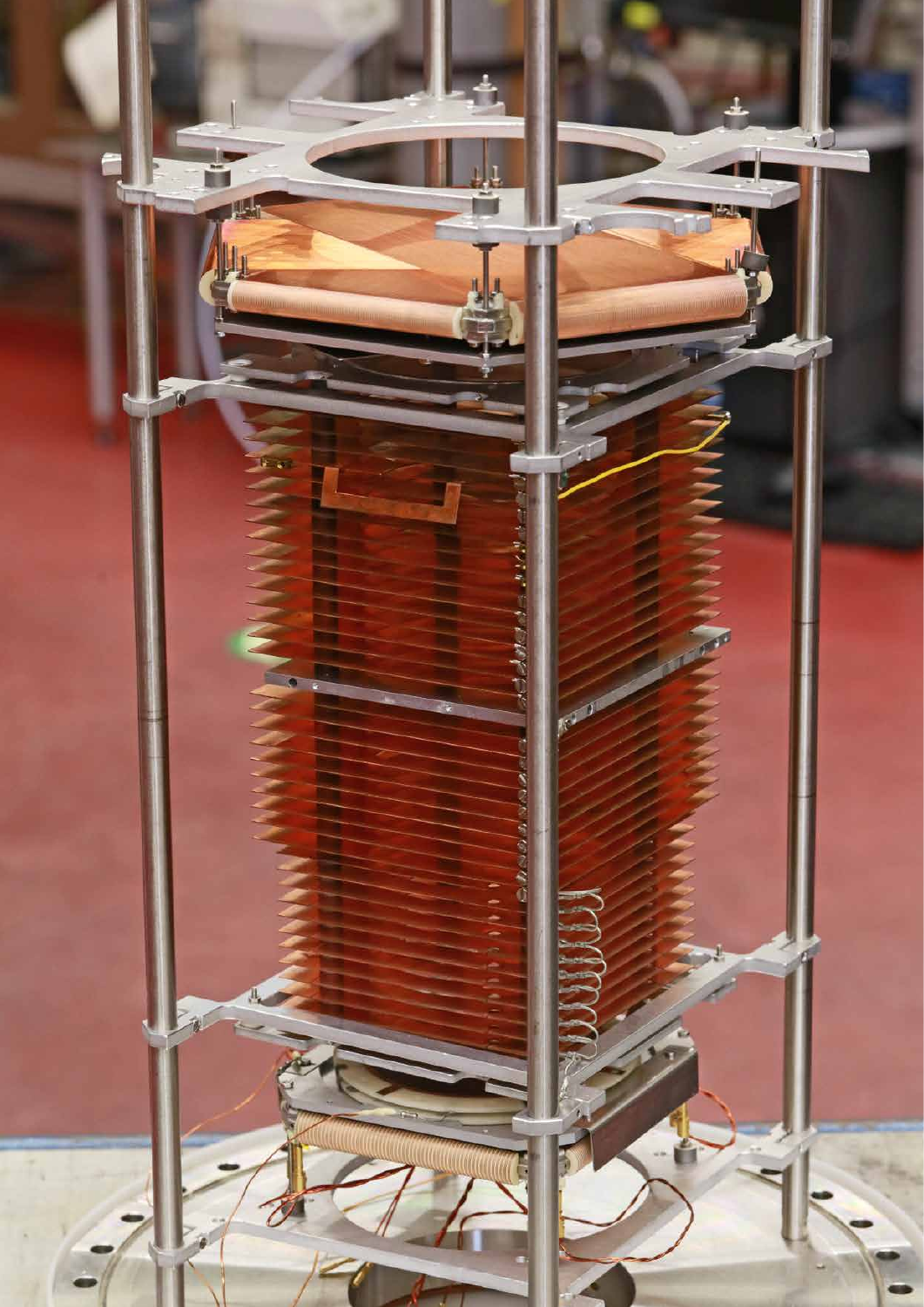# Tickling Schrödinger's cat

When a molecule flies apart and stays bound at the same time

*By Dirk Eidemüller*

In Erwin Schrödinger's thought experiment, a cat in a box is both dead and alive at the same time. What cannot exist in our world is by all means possible in the microcosm of quantum physics: things that are in fact mutually exclusive occur simultaneously. A reaction microscope such as COLTRIMS – a Frankfurt development – presents the enigma of quantum dynamics on a silver platter.

o other scientific theory is as triumphant<br>in its predictions, yet at the same time<br>as controversial in its interpretation, as in its predictions, yet at the same time quantum physics. Since its origins around 100 years ago following works by Niels Bohr, Werner Heisenberg, Erwin Schrödinger and a few other colleagues, the strange implications of quantum theory have confused generations of physicists and philosophers.

Can nature really be as bizarre as quantum physics claims? Are particles at the same time waves? Do things happen by sheer chance, without causal root? Can it be that particles far apart from each other nevertheless form a closely connected system, even if they are not connected by physical forces?

According to the current state of science, all these counterintuitive claims must be answered with a resounding 'Yes'! Yet even to Albert Einstein, who himself laid important foundations for later quantum theory through his work, they seemed so absurd that he opposed them throughout his entire life. Indeed, he even argued against them and for many years searched in vain for an alternative theory. Today, we know that Einstein was barking up the wrong tree. Quantum physics – strange as it might be – works, even if it severely overtaxes our everyday understanding of reality. However, impressive new instruments are mean-

while available that allow us to observe the mysterious happenings in the microcosm on a magnified scale. One such device is COLTRIMS (Cold Target Recoil Ion Momentum Spectroscopy).

"We also call this apparatus a 'reaction microscope' because it allows us to observe ultrafast chemical reactions and investigate the changes in atoms and molecules at the fundamental level of quantum physics in the process," explains Reinhard Dörner, head of an atomic physics research group at Goethe University.

### **Microscope for atomic dynamics**

Generally speaking, the operating principle of a reaction microscope is not that complicated: in a vacuum chamber, a very powerful laser beam or x-ray is fired at the molecule under study, which then bursts apart. As the fragments fly apart, they are guided by electromagnetic fields to sensitive detectors where they are registered. "In a nutshell, we shatter atoms and molecules to find out more about their structure," says Dörner. Since all parameters are known, conclusions can be drawn from the image on the detector about the original molecule, that is, the position of the individual atoms in the molecule and the orientation of the molecule in space.

In this way, it is possible to determine not only the general structure of molecules but also

The heart of the COLTRIMS reaction microscope: the many copper plates cut out in a circle at the centre produce electric fields. When a laser beam shatters a gas molecule in the centre of the device, these fields direct the electrons upwards and the positively charged ions downwards.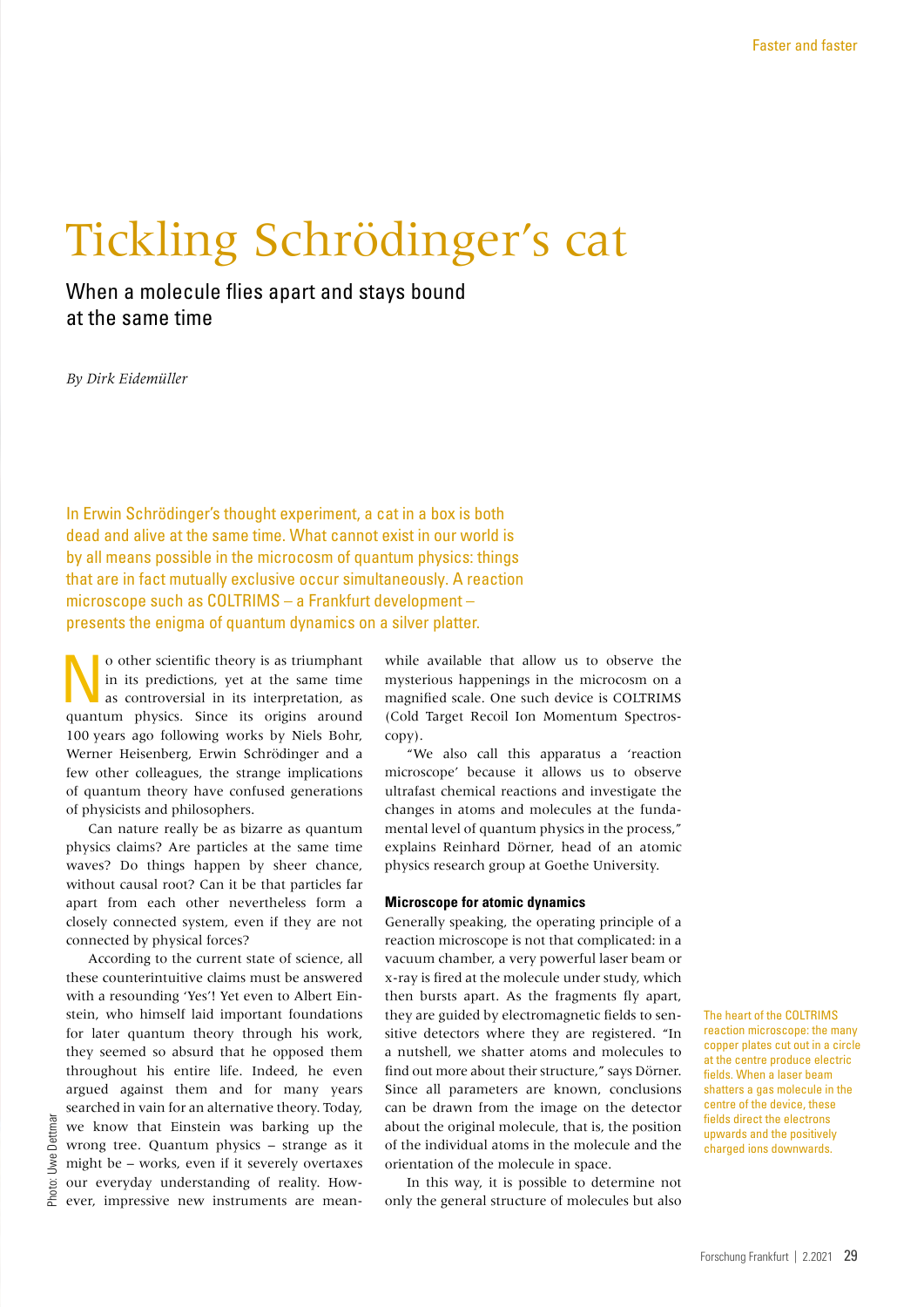



states in which they adopt two or more eigenstates at the same time. Erwin Schrödinger found this consequence of his own theory so incongruous that he later turned his back on quantum theory and devoted himself to entirely new activities. He illustrated these superposition states with his famous paradox of "Schrödinger's Cat". In this thought experiment, a cat is confined in a box with a mechanism based on quantum physics that kills it with 50 percent probability. According to Schrödinger, the poor cat is in a half-dead and half-alive state as long as the box remains closed. The state of the dead-andalive cat is "smeared" across the box, as it were.

### **Cat-like helium molecule**

"However, what's impossible with cats and other large objects can by all means be achieved with molecules," explains Dörner. The working group in Frankfurt has devised a sophisticated experiment that visualises precisely this effect. To do this, the researchers cooled helium atoms down to an extremely low temperature. This noble gas does not, in fact, form any bonds. Nevertheless, at very low temperatures, two helium atoms can join together to form a very loosely bound molecule.

"We then fire two laser pulses one after the other at this helium molecule, one weak and one strong," says Dörner. The first pulse transposes the molecule into one of the peculiar superposition eigenstates typical in quantum physics. Just as Schrödinger's cat is both dead and alive, the helium molecule is now halfone strong," says Dörner. The first pulse trans-<br>poses the molecule into one of the peculiar superposition eigenstates typical in quantum physics. Just as Schrödinger's cat is both dead and alive, the helium molecule is n position, which cannot occur in the macroscopic world and therefore contradicts how we see things, has very real effects when magnified with the help of the reaction microscope.

This is achieved with the second laser pulse, the strong one. It knocks the electrons out of the system, so that the "naked", positively charged helium ions now repel each other. Due to the previously induced superposition eigenstate, this leads to interesting interference effects that can be measured at the detector.

In our world, a cat cannot be dead and alive at the same time. However, Erwin Schrödinger calculated that in the quantum world this would be possible. Quantum particles can adopt multiple eigenstates at the same time.

their handedness, that is, whether the molecule is a levorotatory or dextrorotatory variant. This is important above all for drugs because biomolecules with the wrong chirality can be highly toxic in extreme cases. This analysis already works for simple molecules with up to 20 atoms.

Yet the technology is still relatively young and has only been established for about 20 years. "COLTRIMS was developed in Frankfurt, and the driving force behind it was Professor Horst Schmidt-Böcking," says Dörner. "Ten years ago, there were still only about two dozen of these reaction microscopes worldwide. Today, there are already well over 100, and the number continues to rise." What makes these devices attractive is their ability to visualise quantum processes on tiny spatial and temporal scales.

Because quantum particles behave not only like waves. They can also – when not under observation – exist in peculiar superposition

### ABOUT REINHARD DÖRNER

**Reinhard Dörner**, born in 1961, studied physics and philosophy in Frankfurt and Aachen and earned his doctoral degree in physics at Goethe University. A stay at Lawrence Berkeley National Laboratory in the USA followed, after which he returned to Frankfurt. He was appointed as professor at the university's Institute of Nuclear Physics in 2002 and since then has also been dean of studies for physics several times. From 2010 to 2017, he was managing director of the Institute of Nuclear Physics. In 2016, he won the Helmholtz Prize, the highest award for metrology in Germany, which is conferred for special achievements in the development of precision measurements. Since 2016, he has also been a member of the editorial board of Physics Review Letters, the most important physics journal.

 **[doerner@atom.uni-frankfurt.de](mailto:doerner@atom.uni-frankfurt.de)**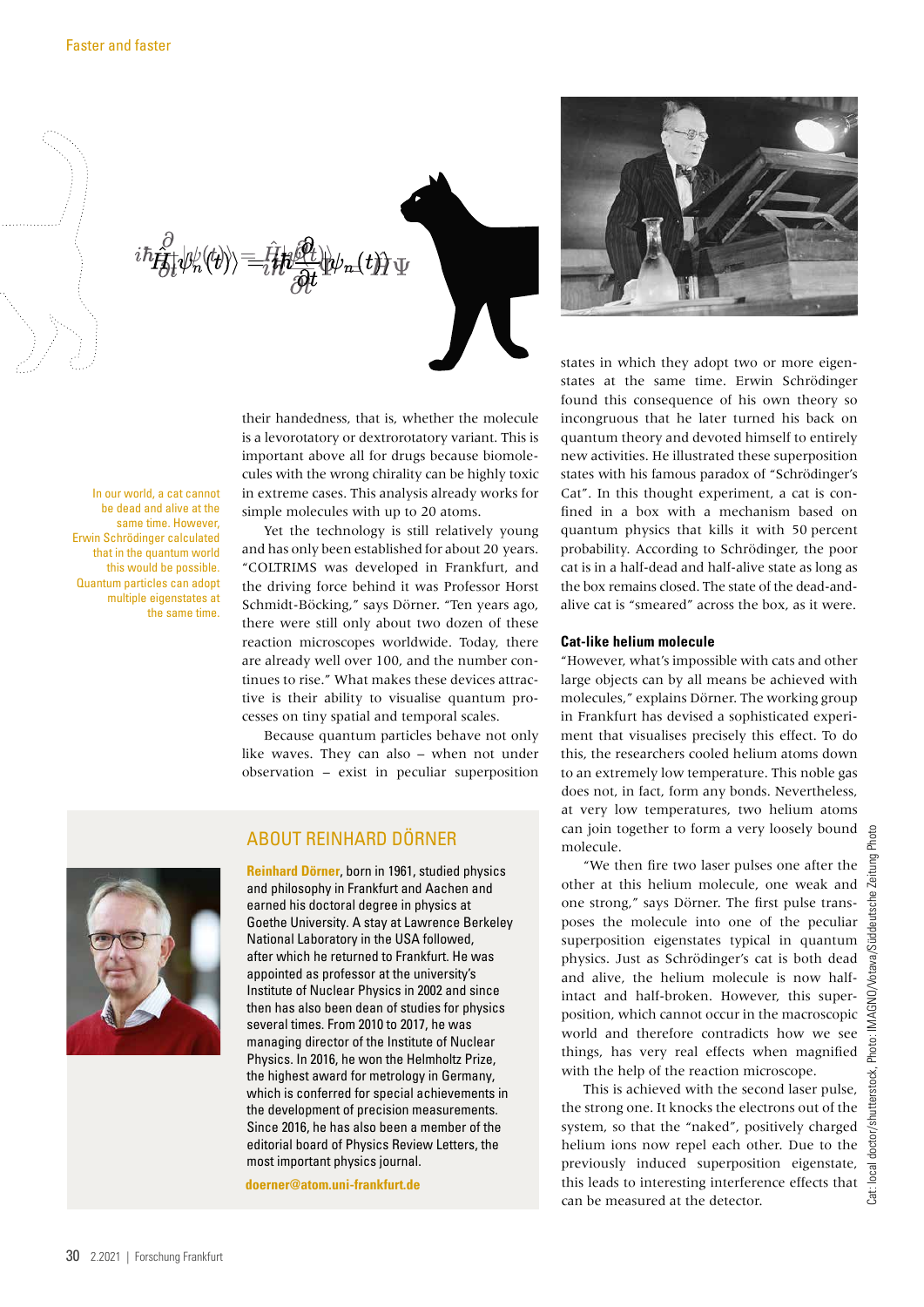



This is how the COLTRIMS reaction microscope works: if a laser beam or an x-ray (photon, wavy red line) knocks an electron out of a molecule, the electron is deflected to the right along a helical path by electric fields. The positively charged ion, on the other hand, is directed in a straight line to the left. Detectors on both sides measure how long the particles need until impact once the molecule has been shattered.

High-tech: the COLTRIMS reaction microscope in Frankfurt.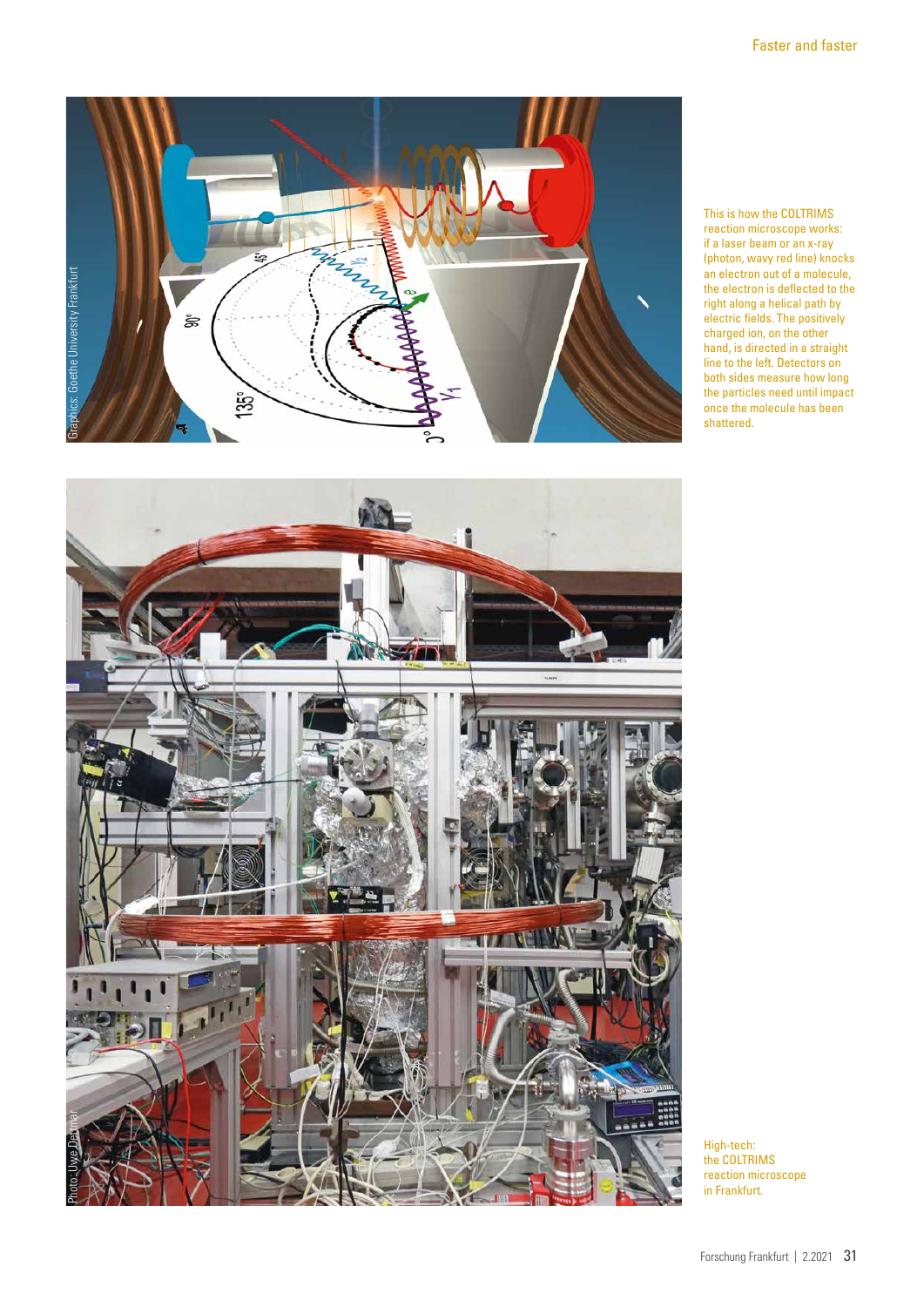## IN A NUTSHELL

- With the COLTRIMS reaction microscope, it is possible to observe extremely fast chemical reactions. For example, the current world record in short-time measurement (247 zeptoseconds) was established with such a reaction microscope.
- The instrument can, for example, visualise the superposition of two electron waves, each of which only occurs with a certain probability – an effect from the quantum world.

Photo: Uwe Dettmar